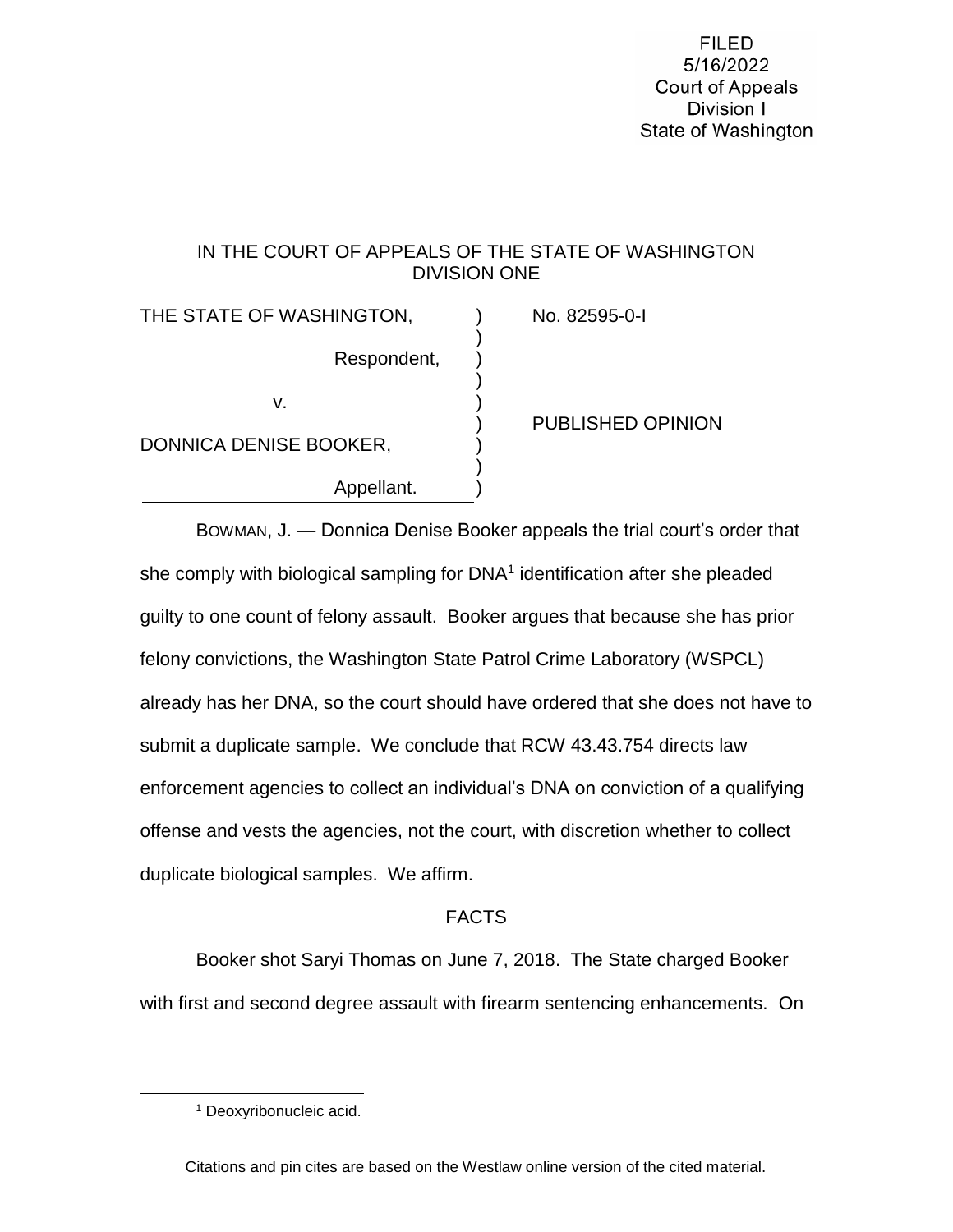No. 82595-0-I/2

January 25, 2021, Booker pleaded guilty to one count of first degree assault with no firearm enhancement.

On April 2, 2021, the court sentenced Booker to 102 months' confinement.<sup>2</sup> The court also ordered Booker to "have a biological sample collected for purposes of DNA identification analysis and . . . fully cooperate in the testing, as ordered in **APPENDIX G**." Under Appendix G, Booker must "cooperate with [law enforcement] in providing a biological sample." <sup>3</sup> Because Booker had two previous felony convictions, the court waived payment of the \$100 DNA collection fee.

Booker appeals.

 $\overline{a}$ 

### ANALYSIS

Booker argues that the court erred when it ordered her to "have a biological sample collected" for DNA analysis because her "felony history assures that her DNA sample is already in the database." The State argues Booker's claim is moot. In the alternative, the State contends that RCW 43.43.754<sup>4</sup> gives the court discretion to order collection of duplicate biological samples.

<sup>2</sup> Booker's standard range sentence was 129 to 171 months of confinement. But both parties recommended the trial court impose an exceptional sentence downward.

<sup>3</sup> Appendix G also directs a defendant that if they are out of custody, they must "promptly contact the King County Sheriff's Office to make arrangements for the test to be conducted within 15 days."

<sup>4</sup> We consider the 2020 statute, which was in effect in 2021 when the court convicted Booker. State v. Bennett, 154 Wn. App. 202, 208-09, 224 P.3d 849 (2010) (citing State v. Brewster, 152 Wn. App. 856, 859-61, 218 P.3d 249 (2009)). The 2020 version of RCW 43.43.754 is in effect until July 1, 2022. LAWS OF 2021, ch. 215, § 149.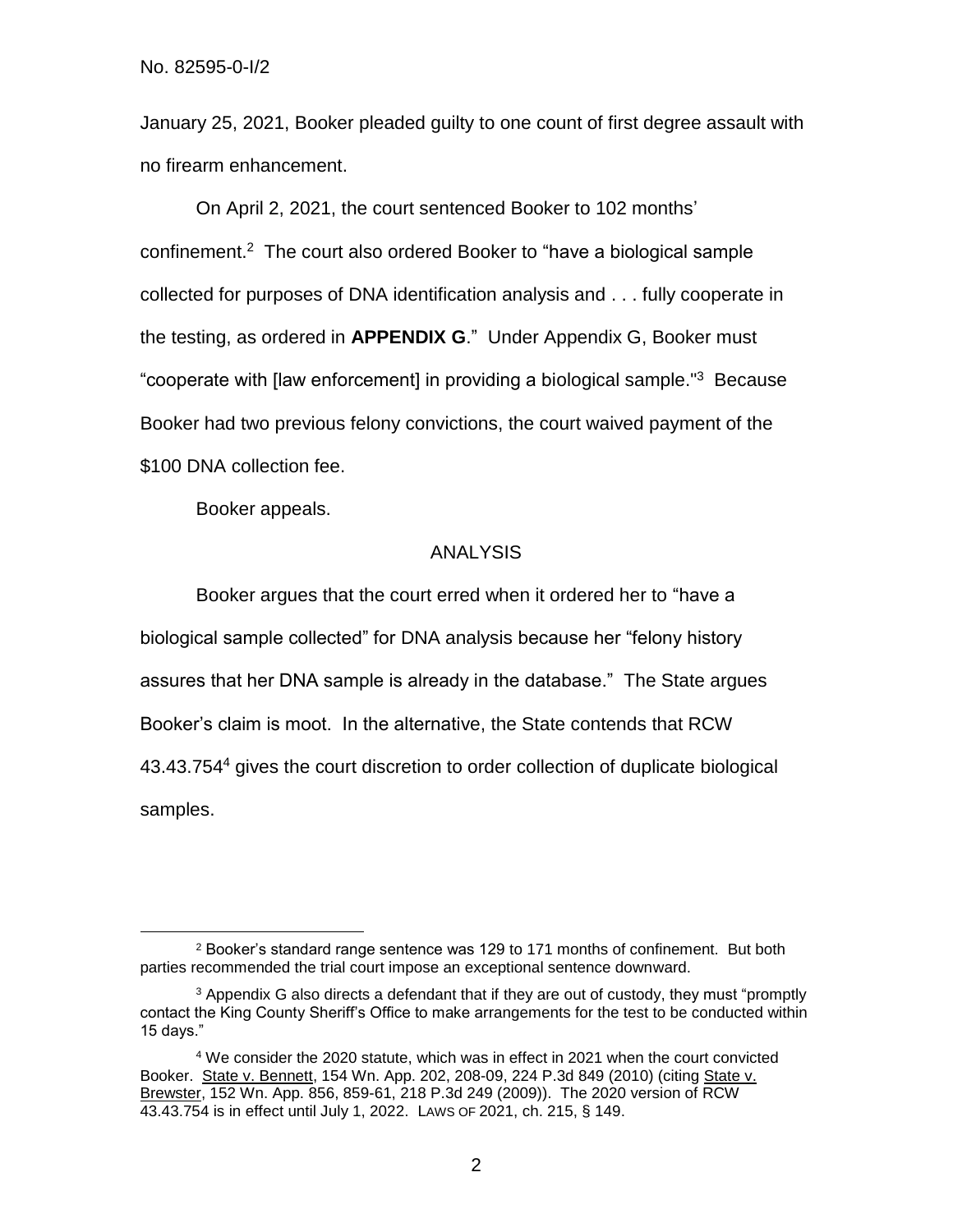### **Mootness**

The State argues Booker's appeal is moot. According to the State, the Department of Corrections (DOC) collected Booker's DNA shortly after sentencing, so this court can no longer provide her effective relief.<sup>5</sup> Booker acknowledges that her appeal is "technically moot" but asks us to review her claim as a matter of public interest.

An issue is moot if we can no longer provide effective relief for the claimed legal error. In re Det. of Cross, 99 Wn.2d 373, 376-77, 662 P.2d 828 (1983). We generally dismiss an appeal that raises only moot issues. Sorenson v. City of Bellingham, 80 Wn.2d 547, 558, 496 P.2d 512 (1972). But we may review moot issues of continuing and substantial public interest. In re Pers. Restraint of Mattson, 166 Wn.2d 730, 736, 214 P.3d 141 (2009).

When considering whether a case presents issues of continuing and substantial public interest, we look to (1) " 'the public or private nature of the question presented,' " (2) " 'the desirability of an authoritative determination for the future guidance of public officers,' " and (3) " 'the likelihood of future recurrence of the question.' " State v. Huckins, 5 Wn. App. 2d 457, 463, 426 P.3d 797 (2018)<sup>6</sup> (quoting State v. Hunley, 175 Wn.2d 901, 907, 287 P.3d 584 (2012)). We also evaluate the level of genuine adverseness and the quality of

 $\overline{a}$ 

3

<sup>5</sup> The State also argues that we should decline to review Booker's claim under RAP 2.5(a) because she did not raise it below. But we can consider sentencing errors addressed for the first time on appeal, even if the error is not jurisdictional or constitutional. State v. Moen, 129 Wn.2d 535, 545-47, 919 P.2d 69 (1996). A defendant can challenge an illegal or erroneous sentence for the first time on appeal. State v. Ford, 137 Wn.2d 472, 477, 973 P.2d 452 (1999).

<sup>6</sup> Internal quotation marks omitted.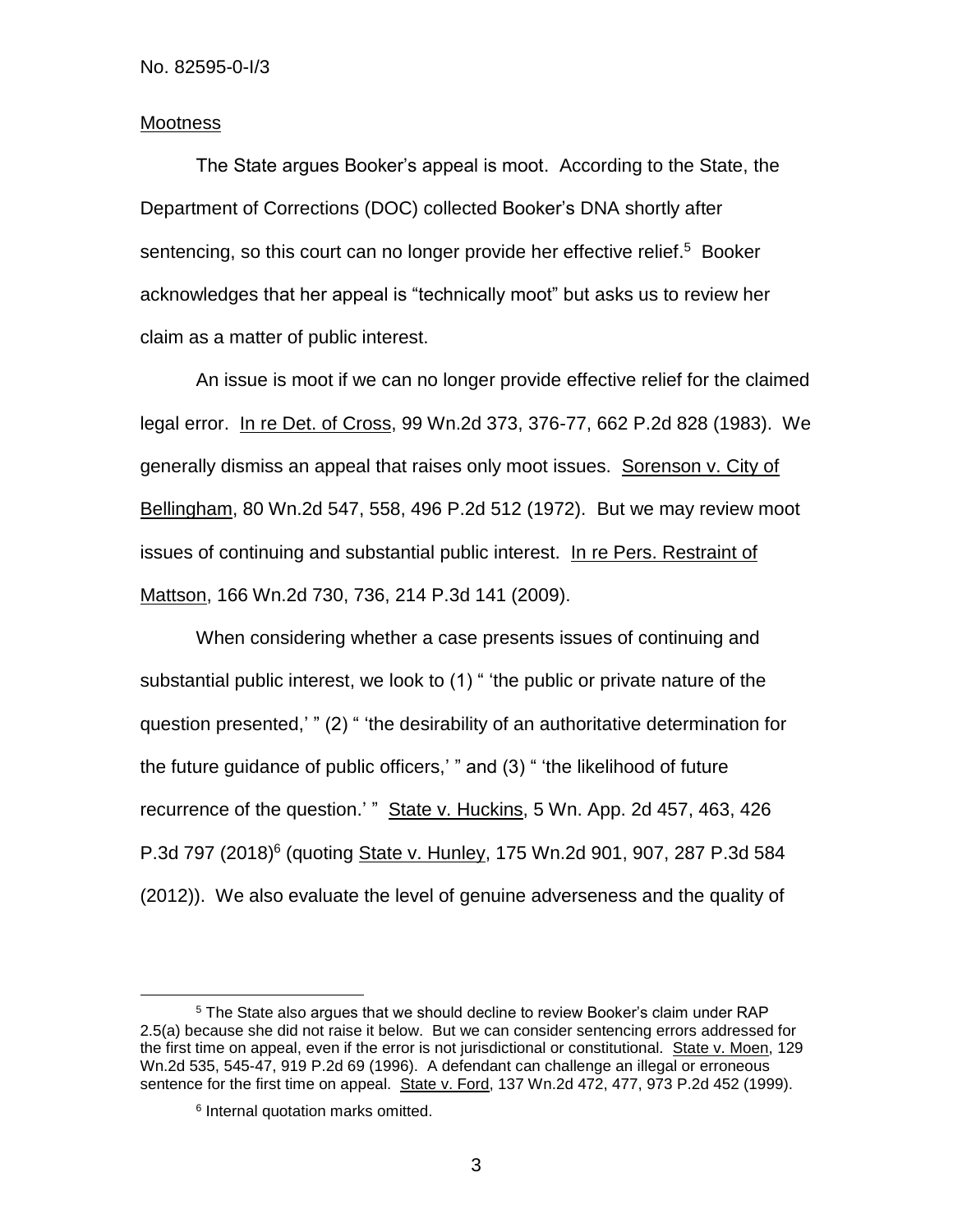advocacy of the issues, as well as the likelihood that the issue will escape review because the facts of the controversy are short lived. Id.

Applying these factors, we exercise our discretion to address Booker's claim because it raises an issue likely to reoccur, and to give helpful guidance to public officers.

### DNA Collection Statute

 $\overline{a}$ 

Booker argues the sentencing court should have ordered that she need not provide a biological sample because WSPCL already has her DNA. We disagree.

We review issues of statutory interpretation de novo. State v. Velasquez, 176 Wn.2d 333, 336, 292 P.3d 92 (2013). When interpreting a statute, we first look to its plain language and meaning to determine legislative intent. Id. We discern a statute's plain meaning from the text of the provision, the context of the statute in which the provision is found, related provisions, and the statutory scheme as a whole. State v. Evans, 177 Wn.2d 186, 192, 298 P.3d 724 (2013). As much as a statute is ambiguous, we may look to legislative history for assistance in discerning legislative intent. Id. at 192-93.

Under RCW 43.43.754(1)(a), "[a] biological sample must be collected for purposes of DNA identification analysis from . . . [e]very adult or juvenile individual convicted of a felony" or other qualifying offense.<sup>7</sup> The statute directs law enforcement agencies to collect DNA samples from individuals convicted of

 $7$  The term "qualifying offense" refers to all adult and juvenile felony and misdemeanor convictions listed in RCW 43.43.754(1)(a)(i) through (xi). The statute also requires collection of DNA for all individuals required to register as sex or kidnapping offenders under RCW 9A.44.130. RCW 43.43.754(1)(b).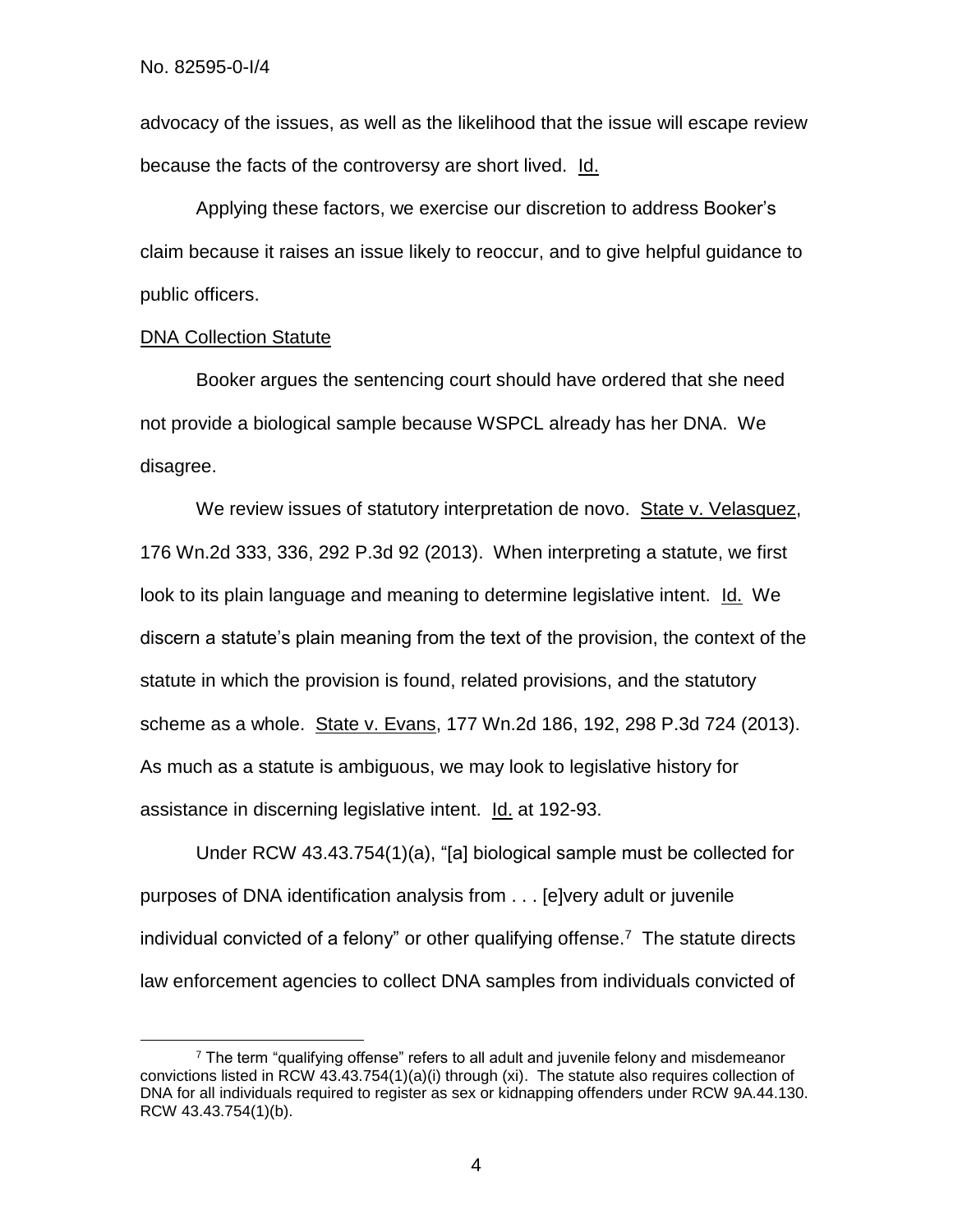$\overline{a}$ 

qualifying offenses and submit the samples to WSPCL. RCW 43.43.754(5), (7). WSPCL then tests the samples and adds them to a DNA database. RCW 43.43.754(7), .753.

The law enforcement agency responsible for collecting a biological sample depends on the individual's custody status. RCW 43.43.754(5). If an individual is in custody or sentenced to serve a term of confinement in a city or county jail, the city or county detention facility must collect the biological sample. RCW 43.43.754(5)(a). If an individual is serving or will serve a term of confinement in DOC, then the DOC facility holding the person must collect the DNA "as part of the intake process" or "as soon as is practicable." RCW 43.43.754(5)(c). And if an individual is out of custody at sentencing and will not serve a custodial sentence, the "local police department or sheriff's office shall be responsible for obtaining the biological samples." RCW 43.43.754(5)(b).

Looking at the statute as a whole, it serves as a directive to law enforcement agencies, not the court. The legislature determined the circumstances under which law enforcement agencies must collect a biological sample, and the statute contemplates action from the court only when sentencing an out-of-custody individual to no term of confinement.<sup>8</sup> See RCW 43.43.754(5)(d). Even then, the statute directs the court only to "[o]rder the person to report to the local police department or sheriff's office" to provide the

<sup>&</sup>lt;sup>8</sup> To the extent that State v. Lewis, 194 Wn. App. 709, 720-21, 379 P.3d 129 (2016), determines otherwise, we abrogate that conclusion.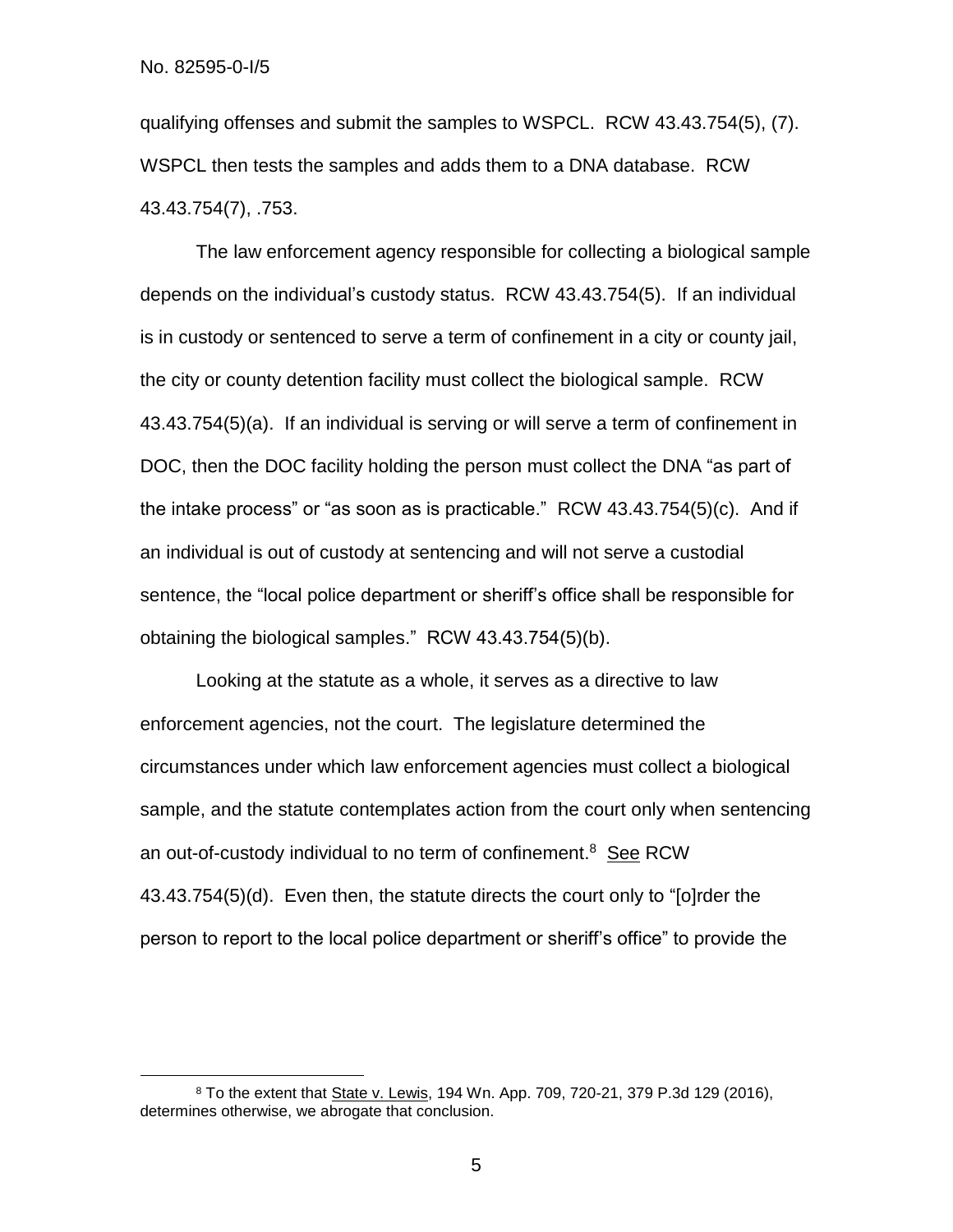No. 82595-0-I/6

 $\overline{a}$ 

required biological sample<sup>9</sup> and "inform the person that refusal to provide a biological sample is a gross misdemeanor." RCW 43.43.754(5)(d).

Booker argues that much like RCW 43.43.7541 vests the court with the discretion to waive her obligation to pay a duplicate DNA collection fee, RCW 43.43.754(4) vests the court with the discretion to waive her obligation to provide a duplicate biological sample.<sup>10</sup> But her comparison is inapt.

Under RCW 43.43.7541, "[e]very sentence imposed for a crime specified in RCW 43.43.754 must include a fee of one hundred dollars unless the state has previously collected the offender's DNA as a result of a prior conviction." The plain language of that statute empowers the court to waive the DNA collection fee if an individual has already provided a biological sample.

But unlike the DNA fee statute, RCW 43.43.754(4) speaks to the discretion of law enforcement agencies, not the court. Under RCW 43.43.754(4), if WSPCL "already has a DNA sample from an individual for a qualifying offense, a subsequent submission is not required to be submitted." Read in context, the provision instructs law enforcement agencies that they need not collect or submit a duplicate sample if WSPCL already has one. But it does not prohibit the agency from doing so.

6

<sup>9</sup> Under RCW 43.43.754(5)(d), if the local law enforcement agency has established a protocol for DNA collection in the courtroom, then the court must instead "order the person to immediately provide the biological sample to the local police department or sheriff's office before leaving the presence of the court."

<sup>&</sup>lt;sup>10</sup> Booker does not argue any constitutional provision prohibits collecting duplicate DNA samples.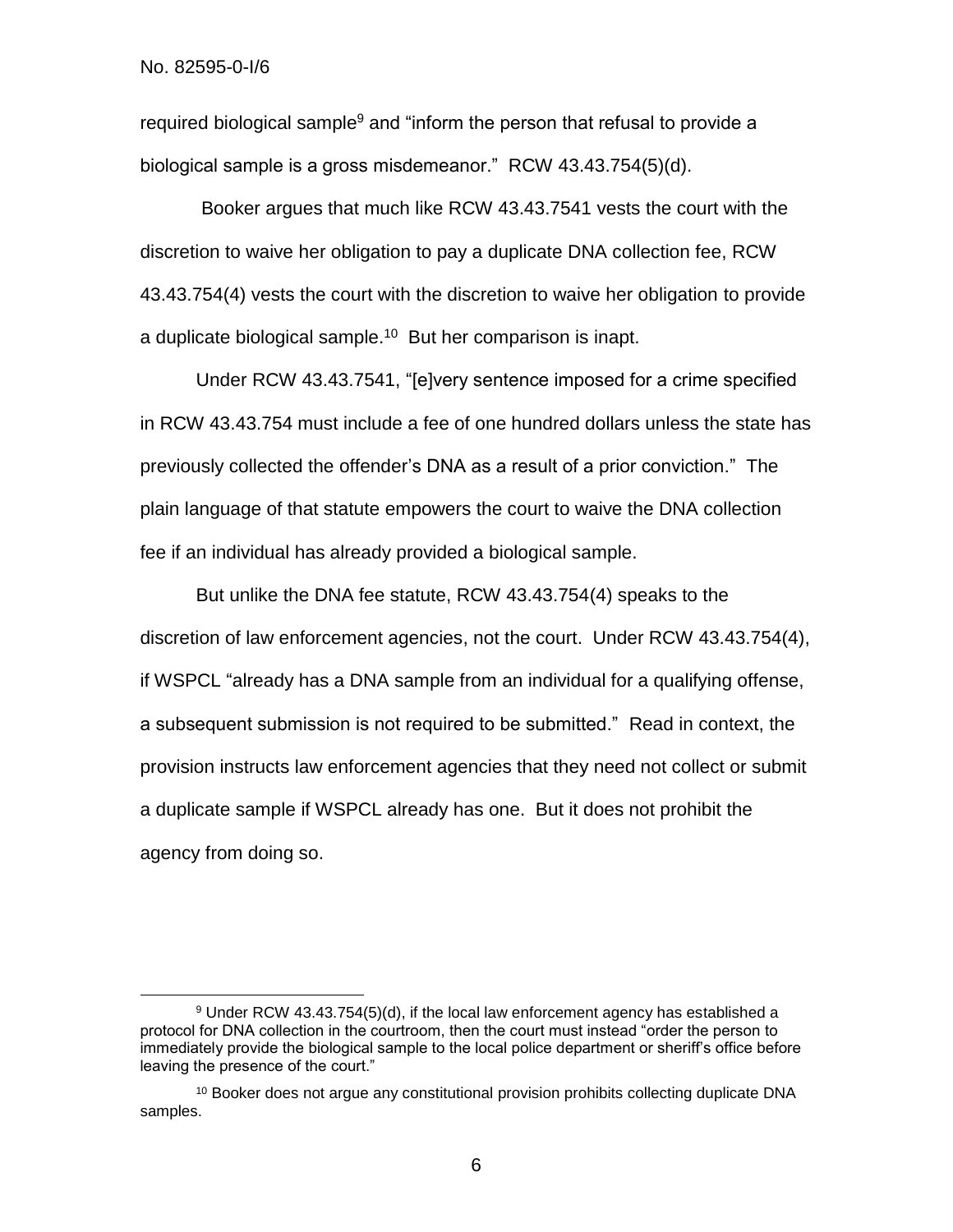No. 82595-0-I/7

 $\overline{a}$ 

Legislative history supports this interpretation. In 2008, the legislature amended RCW 43.43.754 to add the language in what is now subsection (4). LAWS OF 2008, ch. 97, § 2. The house bill report shows that the legislature intended the provision to expand the DNA database and ease the burden on WSPCL and local governments of testing duplicate samples from the same individuals. H.B. REP. ON H.B. 1023, at 4, 60th Leg., Reg. Sess. (Wash. 2007). The provision does so by instructing law enforcement that it need not collect duplicate samples of DNA. S.B. REP. ON ENGROSSED SUBSTITUTE S.B. 6488, at 2, 60th Leg., Reg. Sess. (Wash. 2008) ("If a DNA sample already exists from the offender in question, another biological sample does not have to be collected."). Likewise, once law enforcement submits a sample to WSPCL, the lab may exclude "[d]uplicate biological samples . . . from testing." H.B. REP. ON H.B. 2713, at 3, 60th Leg., Reg. Sess. (Wash. 2008). While RCW 43.43.754(4) aims to relieve the government's burden to collect and test duplicate biological samples, nothing in the language or legislative history of the provision prohibits law enforcement agencies from collecting duplicate DNA samples or relieves an individual from providing a biological sample on a lawful request.<sup>11</sup>

<sup>&</sup>lt;sup>11</sup> Because RCW 43.43.754(4) does not vest the court with the discretion to waive a duplicate DNA sample, we decline to address Booker's argument that a defendant's prior felony convictions should lead to a rebuttable presumption that WSPCL already has that defendant's DNA and a duplicate sample is not warranted.